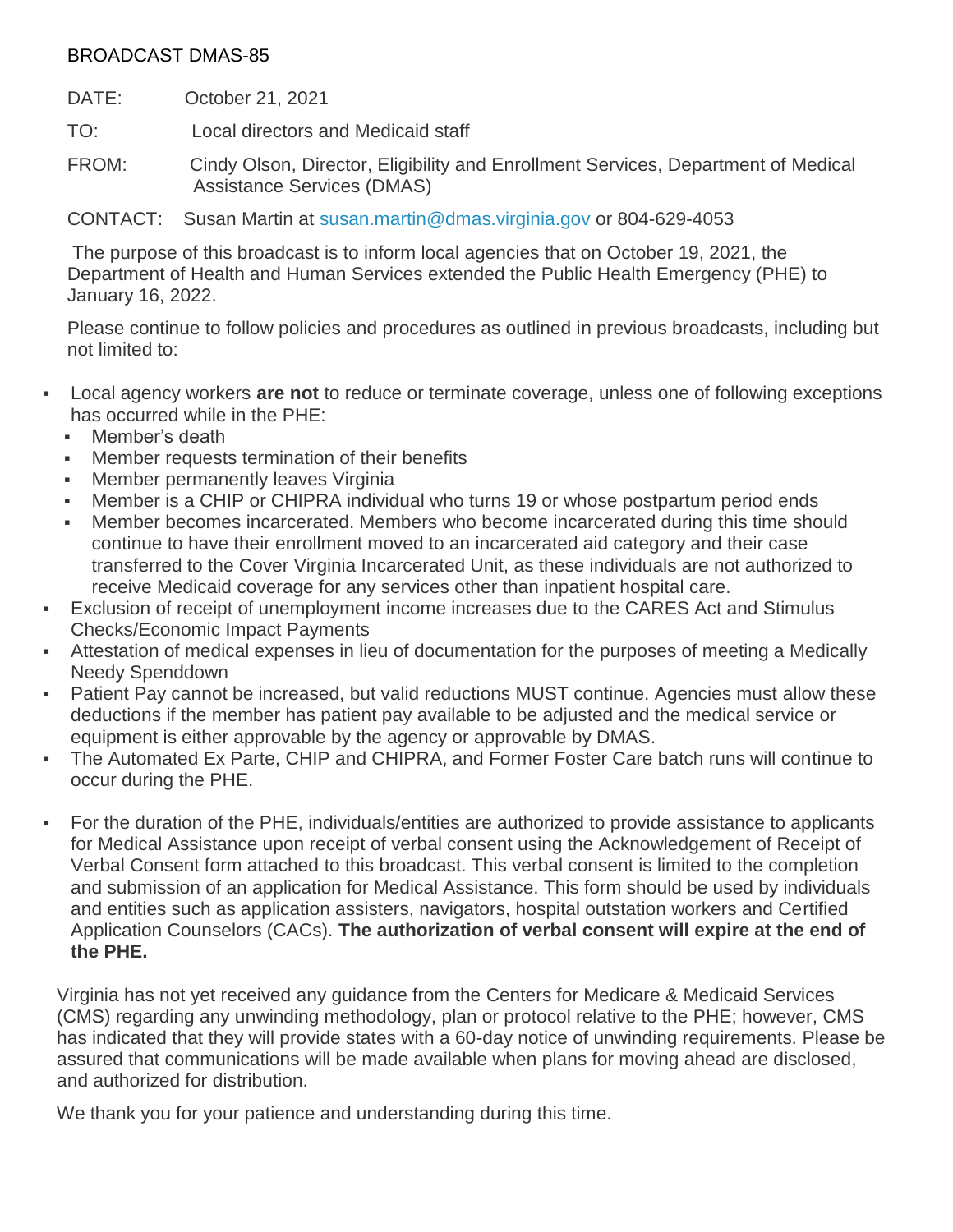## **Acknowledgment of Receipt of Verbal Consent**

*In response to COVID-19, individuals/entities are authorized to provide assistance to applicants for Medical Assistance upon receipt of verbal consent. The authorization of verbal consent will expire at the end of the COVID-19 public health emergency. This form is used to document an applicant's assignment of verbal consent to an individual/entity. This verbal consent is limited to the completion and submission of an application for Medical Assistance. This form should be used by individuals and entities such as application assisters, navigators, hospital outstation workers and Certified Application Counselors (CACs).*

| ApplicantName:       |                               |      |
|----------------------|-------------------------------|------|
| <b>Address:</b>      | <b>Apartment Number:</b>      |      |
| City:                | State:                        | Zin: |
| <b>Phone Number:</b> | Date of Verbal Authorization: |      |

This form should be submitted along with the application for Medical Assistance. **This form is required to complete the application process.**

· If applying online at www.commonhelp.virginia.gov, upload and submit this consent form with the application.

o In the Comment Section of the CommonHelp application enter "This application is being filed with verbal consent from the applicant."

o Application assisters must still must complete the appropriate sections within CommonHelp.

· If calling the Cover Virginia Call Center at 1-855-242-8282 (TDD: 1-888-221-1590), the call center representative will provide instructions for submitting this consent form and will document "This application is being submitted with verbal consent and the instructions for completion of the acknowledgement form have been given to the individual."

· If submitting a paper application to your local Department of Social Services, submit this consent form along with the paper application. Application assisters must still complete Appendix C

## Your signature on this form certifies:

· The applicant has been informed and understands your role and responsibilities as an application assister.

· The applicant has granted you permission to create, collect, disclose, access, maintain, store, and/or use personal information in order to carry out the roles and responsibilities of an application assister as authorized by federal and state statutes and regulations.

· The applicant understands this grants you the limited authority to complete, sign, and act on the application for Medical Assistance. *Additional written consent and authorization is required for appointment as an applicant's authorized representative.*

· The applicant understands this verbal consent authorizes the Department of Social Services and/or Department of Medical Assistance Services permission to release information to you/and your organization.

· The applicant understands this authorization can be revoked at any time.